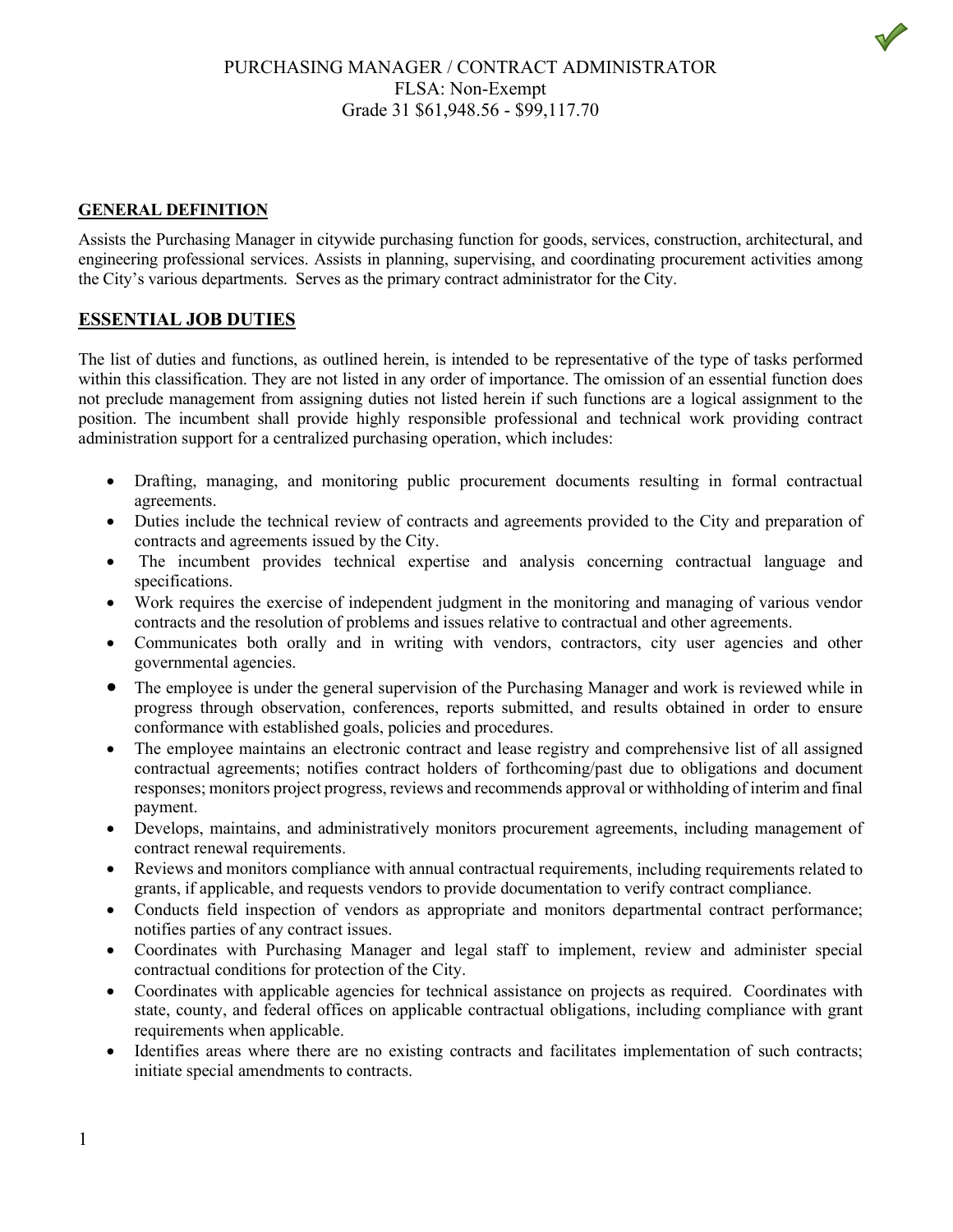

## PURCHASING MANAGER / CONTRACT ADMINISTRATOR FLSA: Non-Exempt Grade 31 \$61,948.56 - \$99,117.70

- Analyzes requests for extensions or amendments to existing contracts and make recommendations of approval or alternative solutions to management.
- Researches best practices in the industry and promotes their implementation.
- Reviews analyze and evaluate financial implications and risks associated with the terms and conditions of City agreements.
- Participate in negotiations and documents lightweight terms of agreements as needed.
- May be required to perform Contract Compliance review/audits of selected contracts.
- Performs related work as required.

## **KNOWLEDGE, SKILLS & ABILITIES**

- Extensive knowledge of the principles and practices of public/governmental contract administration and management.
- Extensive knowledge of Federal, State, and local laws pertaining to purchasing, contracts (including construction contracts) and contract compliance as well as compliance with grant requirements related to purchasing.
- Considerable knowledge of the functions, organization, and administration of governmental organizations.
- Considerable knowledge of large-scale purchasing methods and procedures in a wide variety of commodities and services.
- Knowledge of computers and computerized purchasing systems.
- Knowledge of accounting principles and practices.
- Ability to monitor and administer regulatory material pertaining to contracts.
- Ability to exercise independent judgment in interpreting City and departmental Policies, Rules and Regulations.
- Ability to analyze, solve problems, render advice and assistance on contractual matters.
- Ability to conduct investigations to determine contract compliance.
- Ability to communicate persuasively and effectively.
- Ability to present ideas and findings clearly and concisely, orally and in writing.
- Ability to establish and maintain effective working relationships with City staff, contract vendors and the public.
- Ability to negotiate effectively with both internal and external customers.

## **PREFERRED EXPERIENCE**

- Certified Professional Contract Manager (CPCM), Certified Purchasing Manager (CPM), Certified Public Purchasing Officer (CPPO), or Certified Public Purchasing Buyer (CPPB) preferred.
- 3 years' experience with contract preparation, review, and management

## **SPECIAL REQUIREMENT** CANDIDATES MUST BE FULLY VACCINATED AGAINST COVID-19 BY THE START OF EMPLOYMENT.

# **PHYSICAL REQUIREMENTS**